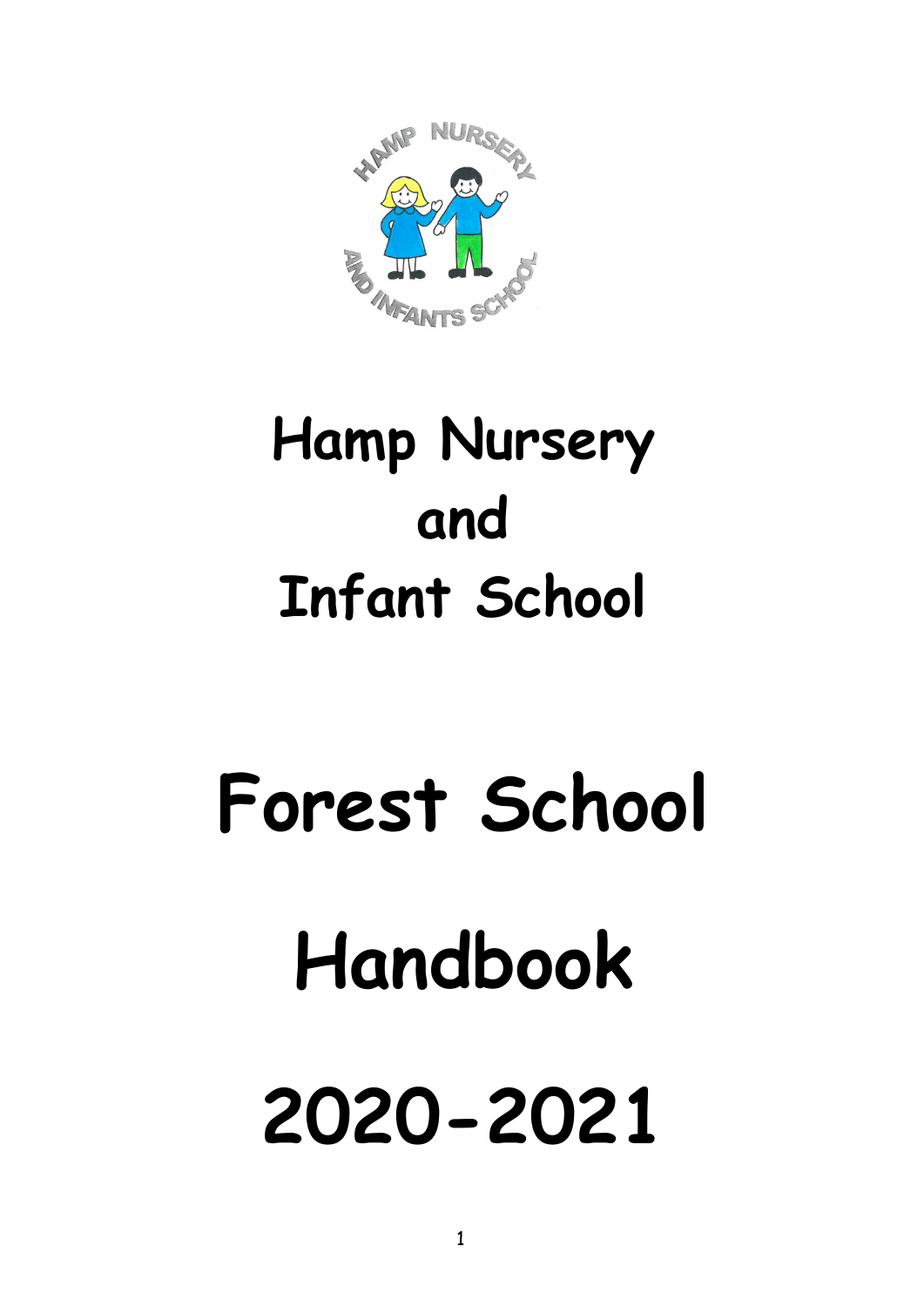# **Contents**

#### **Introduction**

# Forest School Initial Requirements

# Policies

| Routines                 | <b>Emergency Procedures</b>     |
|--------------------------|---------------------------------|
| Roles & Responsibilities | Lost Child                      |
| Health & Safety          | <b>Emergency Procedures</b>     |
| Clothing                 | Transport                       |
| Toileting                | Behaviour                       |
| Shelter                  | Fire Safety                     |
| Inclement Weather        | <b>Hand Tools</b>               |
| Safety Bag               | Safeguarding & Child Protection |
| Cooking & Eating         | Equal Opportunities             |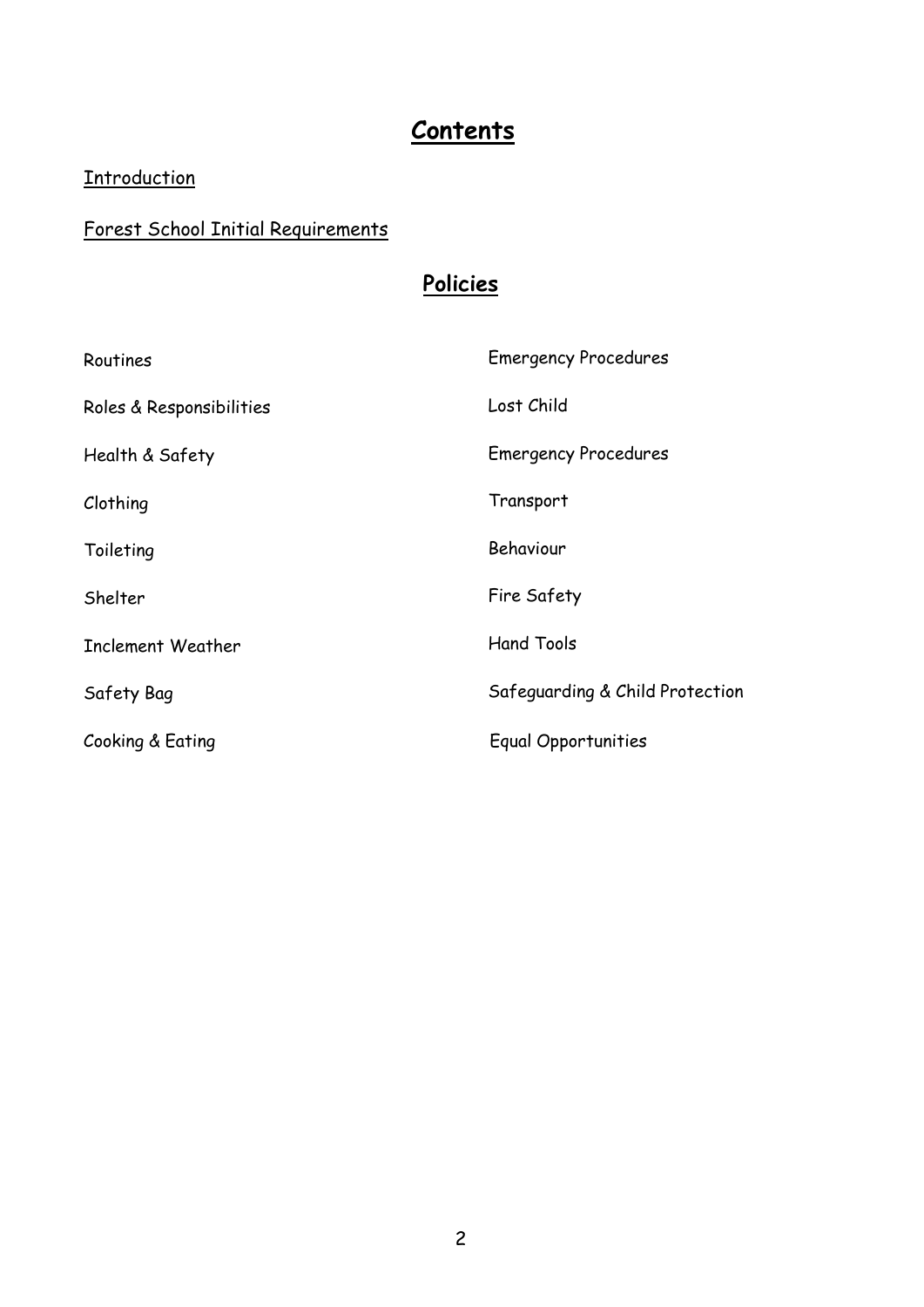## **Introduction**

This Forest School handbook aims to give all children, staff and volunteers of Hamp Nursery and Infant School an insight into the ethos behind Forest Schools.

The Forest School learning environment at Hamp Nursery and Infant school provides opportunities for children to develop self-esteem, self- confidence and form positive relationships with others. It helps the children to develop a growing awareness of their emotional needs and the needs of others, to learn to co-operate and work with peers and adults and develop ways to take risks within the boundaries of safety. Taking part in Forest School allows children to engage with the outdoor environment and natural surroundings of our school and allows them to begin to develop an understanding of our local area. The children will take part in Forest School all year round. They will explore the different seasons and learn from the changes that take place over time. The children's interest in the

outdoors will be used to inspire creative thinking and develop their problem solving skills.

#### Forest School develops:

Confidence Social skills Language and communication Motivation and concentration Physical skills Knowledge and understanding Learning and development in all areas of the curriculum

The Health and Safety of the children at Hamp Nursery and Infant School is very important to us. Therefore, our policies and risk assessments are in place to ensure your child can take part in the activities with the minimum of risk.

#### **Insurance**

The Forest School is insured under the school's insurance policy, as set out by the LEA, Somerset County Council.

#### Parental Consent

At Hamp Nursery & Infant School Parents/Carers must complete a permission form prior to their child taking part in Forest School activities as part of the school induction procedures.

#### Communication

An introduction to Forest School for new parents will take place. This will explain the aims and ethos of our Forest School and will give a brief description of some of the activities in which the pupils will take part. A list of clothing the children will require will be presented to the parents & carers at this time.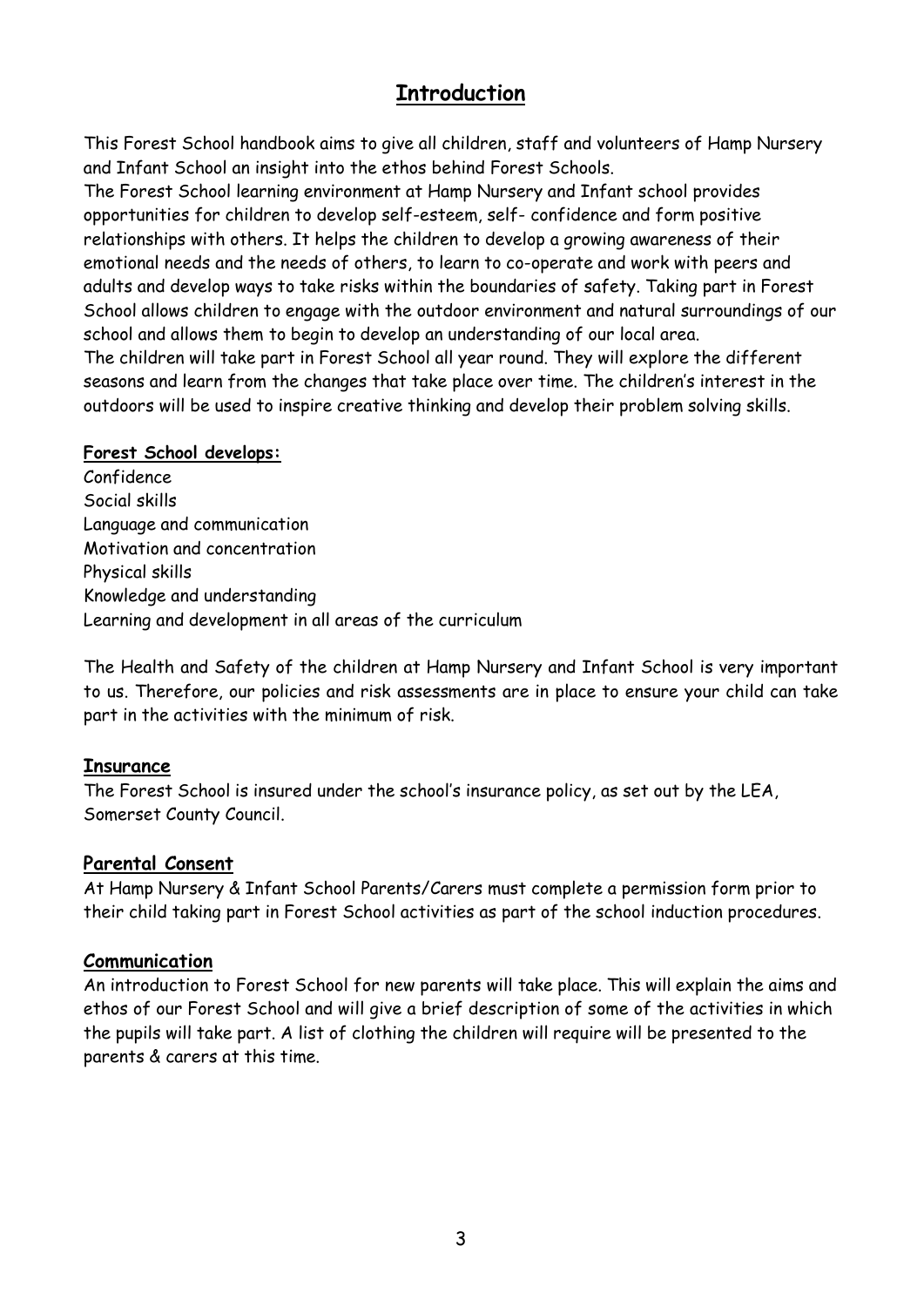#### Staffing Qualifications

The Forest School will be led by a qualified B-TEC Level 3 Advanced Forest School Leader. All other staff carrying out Forest School activities with classes will have had basic procedures explained to them by the qualified leader.

The Forest School leader will hold a relevant First Aid Certificate and be trained in paediatric first aid. In all circumstances a qualified first aider will be present at all Forest School sessions.

### Policies

The following policies are in place to ensure the safe running of our Forest School activities. They are in addition to, and sit alongside, the main school policies and do not replace them. All members of staff and volunteer helpers have a duty to follow these policies and should be familiar with their contents.

Policies located in the handbook are as follows:

- **Poutines**
- Roles and Responsibilities.
- Health and Safety.
- Clothing.
- Toileting.
- Shelter.
- Safety Bag.
- Inclement Weather
- Cooking & Eating.
- Emergency Procedures.
- Lost Child.
- Risk Assessment.
- Transport.
- Behaviour.
- Fire Safety.
- Hand Tool Safety.
- Safeguarding and Child Protection.
- Equal Opportunities.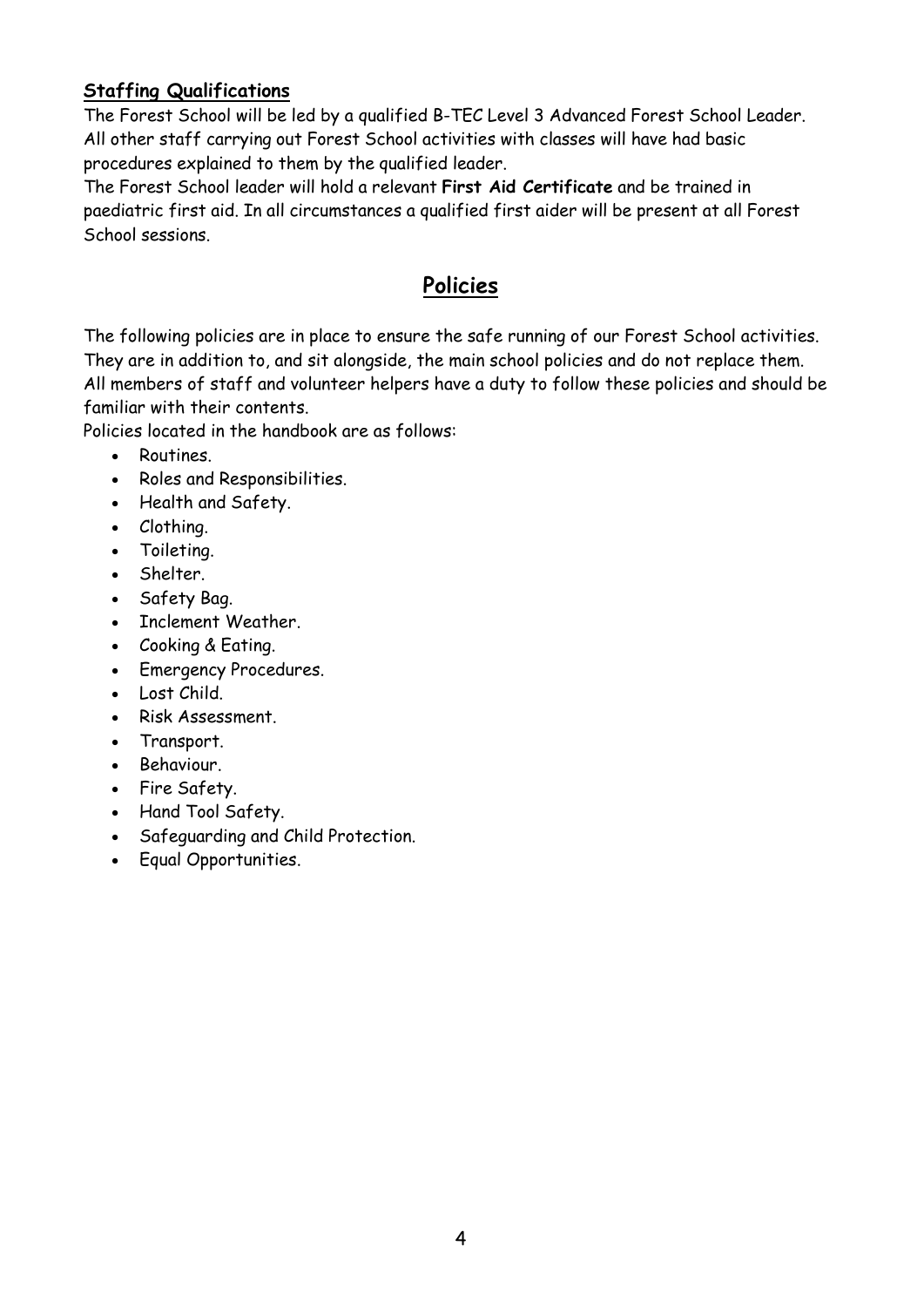# Routines

The Forest School Leader or other competent person will follow a consistent routine before, during and after Forest School sessions take place.

#### Before:

- The Leader will conduct a pre-site visit and risk assessment of the area.
- The Leader will ensure that there are appropriate child to adult ratios in place for on site or off site sessions, as set out in the School's Health & Safety Policy.
- Each session will be carefully planned to take into account different ability levels and ways of learning.
- Prior to the session taking place, the class Teacher/leader will discuss with session staff the organisation of the activity and any specific roles required.
- The children will be appropriately dressed for the activity.
- A member of staff will be nominated to ensure the Safety Bag has been checked and first aid equipment has been included.
- Registers to be completed and a head count taken before leaving the school building.

#### During:

- Nominated staff member to inspect the outdoor area to identify any hazards before the children enter.
- The class leader introduces the activity and demonstrates the task if appropriate.
- Children to work in small key person groups.
- Head counts to be taken regularly throughout duration of activity.
- In key person groups, the children discuss learning that has taken place.
- Nominated staff member to ensure that all equipment has been collected back in and accounted for.
- Class leader to ensure the outdoor area has been left in a suitably safe manner, and all tools and materials are removed from area.
- A head count to take place before leaving the area.

#### After:

- Medical or safety issues to be written up and parents notified as per our normal school procedures.
- Discuss with staff children's learning and use to inform future planning.
- Tools and equipment to be checked and returned to locked storage in good order.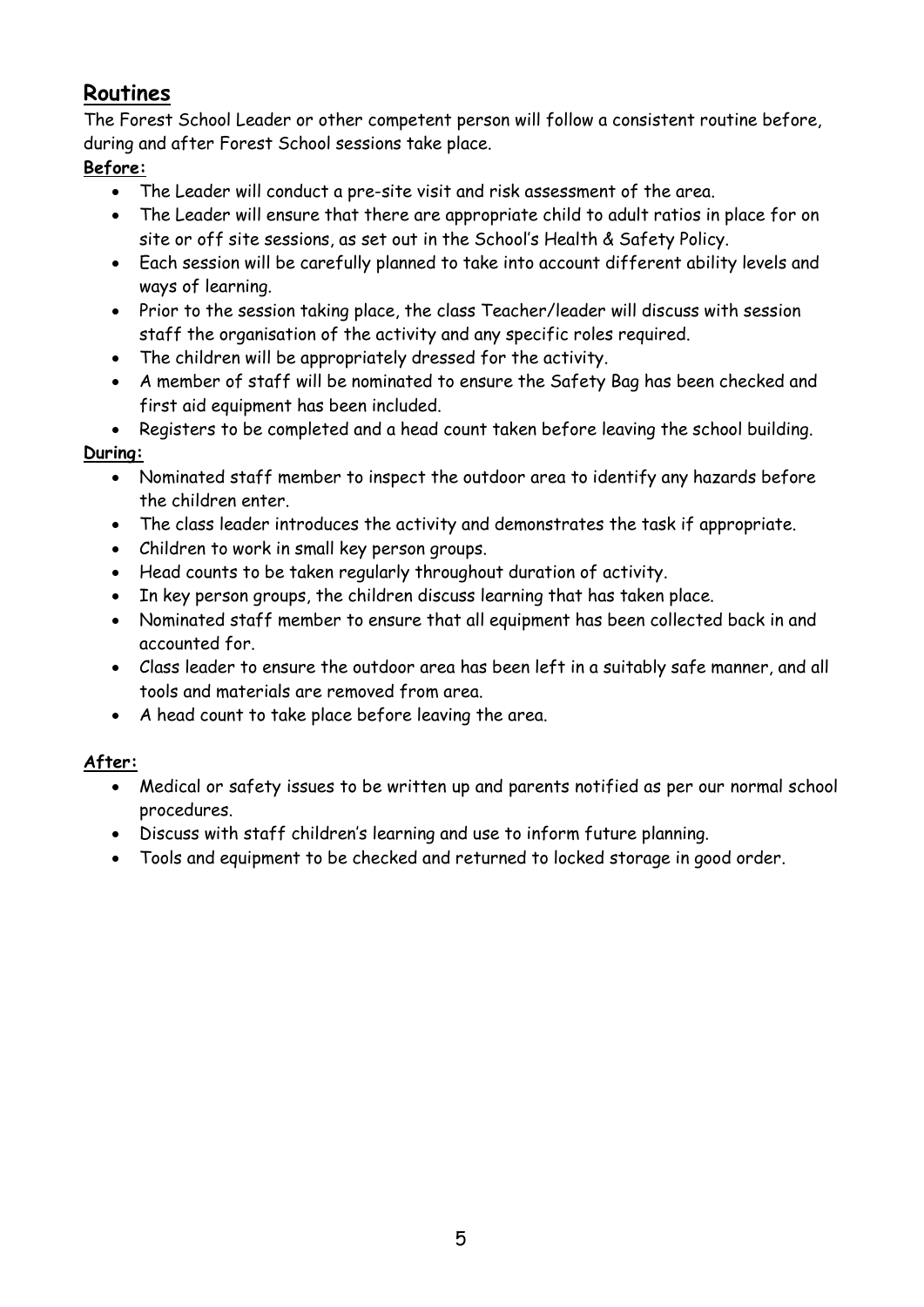# Roles and Responsibilities

#### Responsibilities of the Forest School Leader

- To plan and lead Forest School activities.
- To ensure planning for sessions provides an inclusive curriculum where all children can take part at their own pace and level.
- To ensure all Forest School policies are complied with.
- To ensure that all adults taking part including teachers, teaching assistants and parent/volunteer helpers understand their roles and responsibilities at all times.
- To take responsibility for behaviour during Forest School sessions in accordance with the School's Behaviour Policy.
- To have an up to date First Aid qualification or a qualified First Aid staff member at each session.
- To ensure that all participants follow the Clothing Policy.
- To carry out risk assessments as described in the Risk Assessment Policy.
- To ensure all Forest School policies are reviewed regularly and that any review is informed by observations and developing knowledge of the Forest School setting.
- To adhere to the school's Safeguarding and Child Protection Policy

#### Responsibilities of adults taking part in sessions

- To take an active role in Forest School activities and assist with any discipline issues within the group.
- If appropriate, to assist with the walking of children on roads to off-site locations (Transport Policy).
- To assist the Forest School Leader in maintaining equipment in a safe condition and immediately report any concerns about any of the equipment.
- To assist the Forest School Leader in teaching children to maintain their own and others' Health and Safety.
- To report all accidents or hazards to the Forest School Leader.
- To take responsibility for making themselves aware of safety issues, such as the whereabouts of the safety bag / first aid kit.
- To provide their own suitable outdoor clothing and footwear. (Waterproof rousers, waterproof coats and wellington boots)
- To be aware of and adhere to the Forest School Safeguarding & Child Protection Policy and the school's Safeguarding and Child Protection policy.

#### Responsibilities of the Children

- To begin to take responsibility for their own safety as well as the safety of others.
- To avoid taking unnecessary risks.
- To listen to and follow any information and/or instructions given to them.
- To be dressed appropriately for Forest School sessions.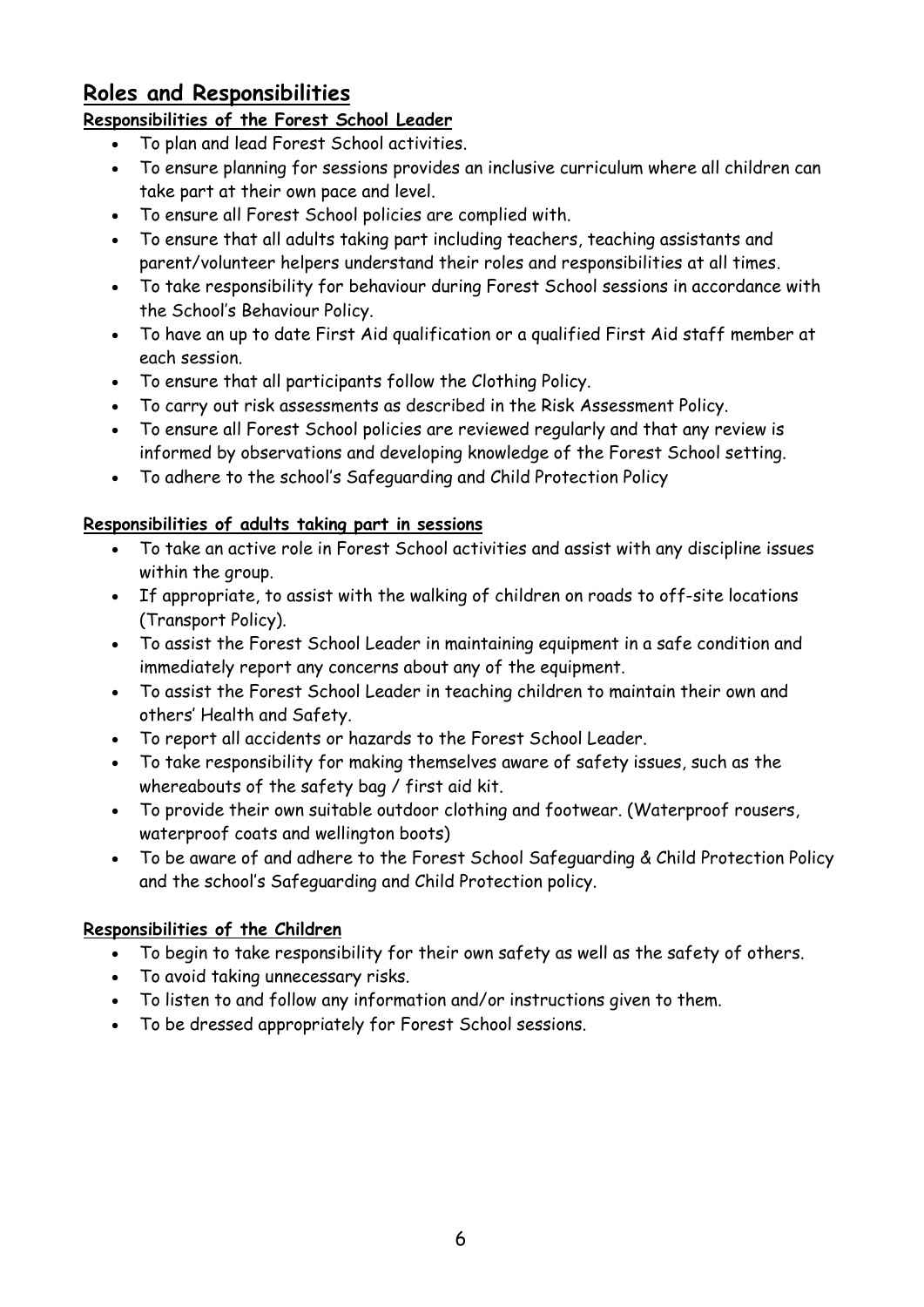# Health and Safety

At Hamp Nursery & Infant School the Forest School Health and Safety Policy is in addition to the School's Health and Safety Policy. All aspects of the policies must be followed to ensure both adult and childeren's safety.

In order that Forest School sessions may be run safely, the Forest School Leader will:

- Ensure that a qualified first aider attends each session.
- Establish and maintain a safe and healthy environment:
- Establish, maintain and evaluate appropriate procedures, policies and risk assessments regularly.
- Provide information and instruction for all adults so that they can contribute to their own health and safety and that of the children they are working with.
- To follow emergency procedures including the reporting and recording of incidents and medical requirements.
- Ensure that risk assessments and pre-site visits take place before children are allowed in the Forest School areas.
- Risk assessments will be completed for all off-site visits and signed by the Head Teacher.
- All risk assessments to be completed on EEC website as per school policy. (Tools, fire safety, cooking and eating, transport, on-site / off-site activities)
- Investigate any accidents and use information gathered to inform future risk assessment and policy making.
- Teach all members of the party to maintain their own and others health and safety by involving them in the risk assessment process at appropriate opportunities.
- Maintain the legal adult-child ratio as set out in the school's Health & Safety Policy
- The following recommended minimum adult to child ratios apply:
- Nursery On-site 1-3 Off-site 1-2
- Reception On-site 1-8 Off-site 1-6 + 1 extra adult
- KS1 (Years 1 & 2) On-site 1-8 Off-site 1-6
- Ensure that safety equipment is in good working order and used appropriately.

#### The Forest School Leader will assume overall responsibility for the maintenance of the First Aid Kit, Safety Bag and Tools brought to Forest School sessions.

#### Clothing

What the children will need to wear.

- Suitable footwear: Wellington Boots
- Weather appropriate clothing:
	- During cold or wet weather layered clothing, warm top, trousers, waterproof trousers, waterproof coat,

During warmer weather – long sleeved tee shirt (to prevent prolonged sun exposure) trousers, sun hat. Sunscreen should be worn and parents will be advised (by letter) to apply sun cream before the start of school.

The school provide waterproof trousers suitable for Reception Year children. These are stored in the Reception classrooms.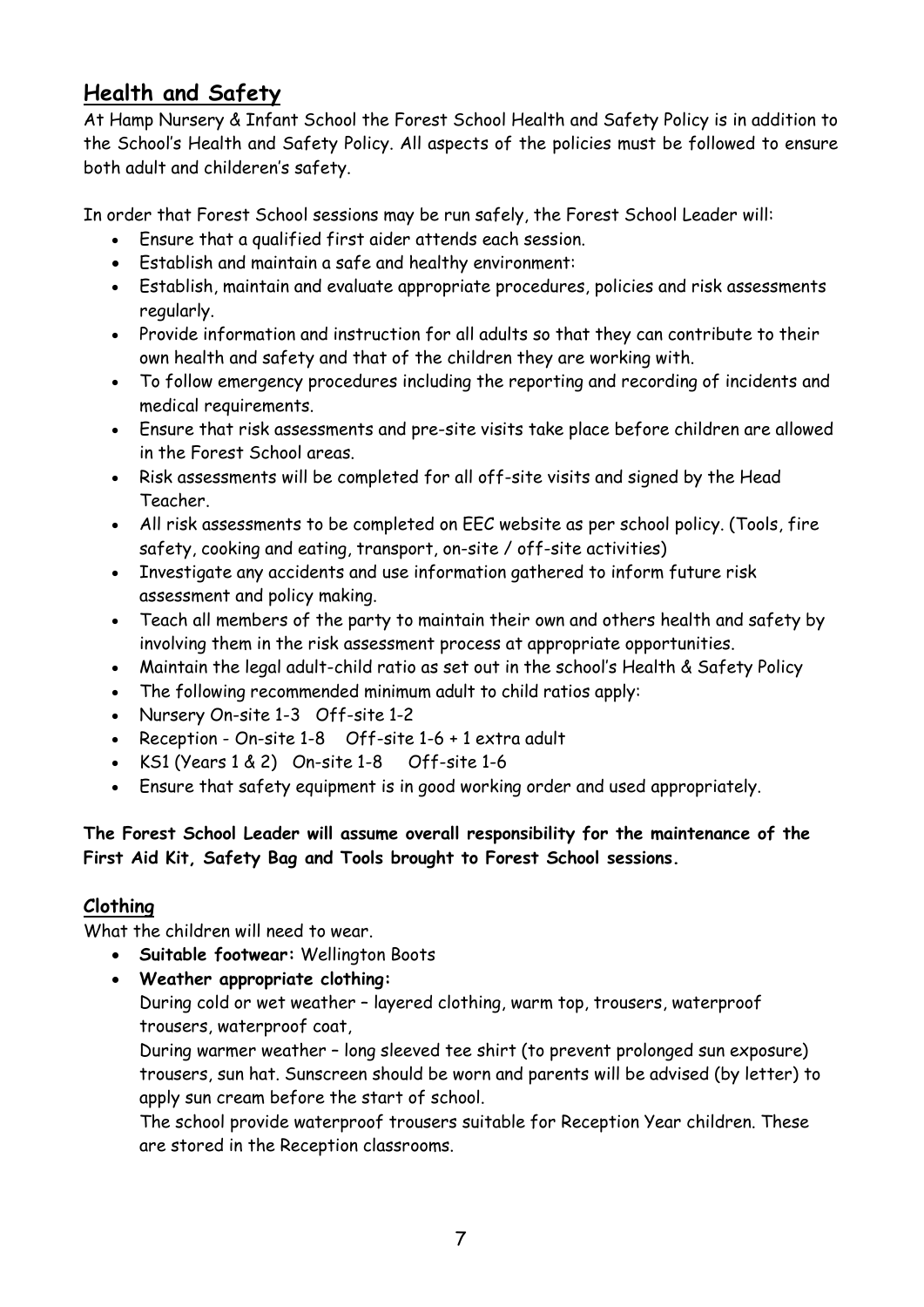#### Toileting

At Hamp Nursery and Infant school, we take the welfare of the children during Forest School sessions very seriously. Activities that include having a drink, are carefully planned for the end of the sessions to avoid children needing the toilet during the activitiy. Therefore:

- Children will visit the toilet before changing into their Forest School clothing.
- Children will visit toilet once changed out of their Forest School clothing.
- All children will wash their hands at the end of each session after changing.

#### Shelter

At Hamp Nursery & Infant School, we are very fortunate to have an outdoor classroom available for our use. This enables us to have shelter for our activities in very hot sunny weather as well as when it is raining. If working off-site in those weather conditions, ensure a temporary, canvas shelter is erected prior to taking part in Forest School session.

#### Inclement Weather

In periods of inclement weather, plan alternative activities for under shelter or indoors. Inclement weather includes heavy rain and persistently hot sunny weather.

#### Heavy Rain

The outdoor classroom should be utilised as a first step. Adjust activities to take place in smaller space or an alternative activity planned for indoors. If session to take place off-site and heavy rain is forecast, erect a suitable shelter prior to the children leaving the school.

#### Persistent hot weather / sunshine

Erect a suitable shelter prior to activity taking place or use the outdoor classroom for 'breaks' from the sun. Parents should be reminded to apply sunscreen to their children before school and sun hats should be worn.

#### Ice and snow

Apply salt to paths prior to children taking part in activity. Children to wear warm clothing under waterproof outer clothing.

#### Safety Bag

- 1 Copy of Emergency Procedure
- 1 Child register
- School mobile phone (off-site activities only)
- School contact number
- Nappy Sacks
- Tissues/Wet wipes
- Camera
- Medicines (where appropriate)
- 1 Hand Sanitizer
- Safety whistle
- 1 Notebook with pencil
- 1 first aid kit in small bag to include:
	- $\circ$  2 x large wound dressings
	- $\circ$  2 x medium wound dressings
	- $\circ$  2 x eye pad dressings
	- $\circ$  1 x triangular bandage
	- $\circ$  2 x low adherent dressings 10cm x 10cm
	- $\circ$  1 x micro-porous tape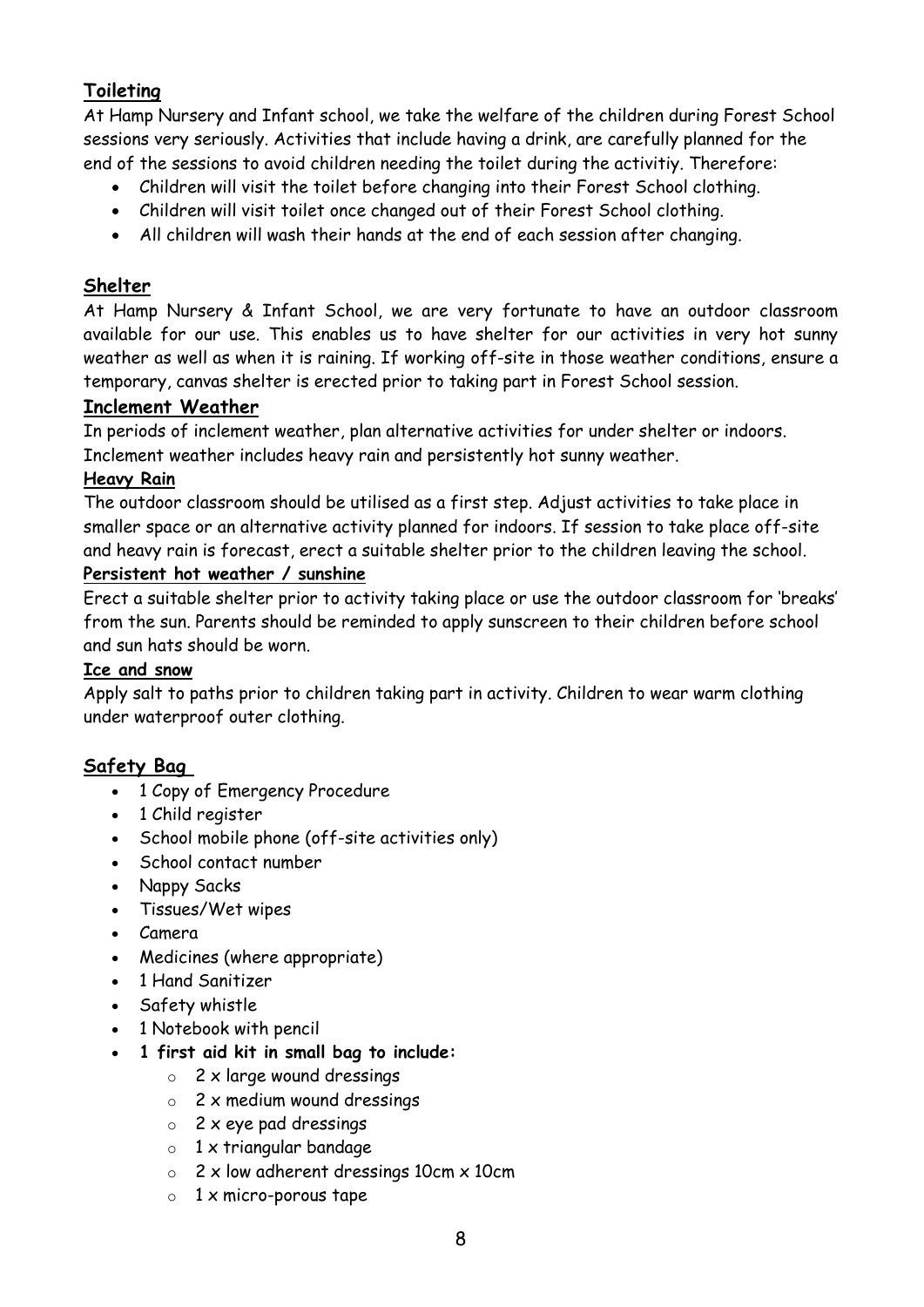- $\circ$  3 x pairs of disposable gloves
- $\circ$  1 x saline eyewash 500ml
- $\circ$  1 x sterile water (for cleaning wounds)
- $\circ$  10 x gauze squares (for cleaning wounds)
- $\circ$  1 x small pair of scissors

#### Eating & Cooking

#### Eating

At Hamp Nursery and Infant School, we adopt the following Policy on the eating of food during Forest School sessions:

- Forest School sessions on or off site, will adopt a nil-by-mouth policy with the following exceptions:
- Hot drinks made in flasks or Kelly kettles from commercially available products such as hot chocolate.
- Drinks and foods that link directly to our topics, which will be sourced only from commercially available products. (Shops)

In such cases, the Forest School Leader will be responsible for checking that no member of the group has any listed allergy to any of the products; if they have, the Forest School Leader will use their discretion as to whether a substitute product or different activity will be most appropriate.

Children must be taught the importance of not putting anything they have found in their mouth.

#### Cooking

- A nil-by-mouth policy will be adopted with the following exceptions:
- All food cooked during Forest School sessions, will be sourced from commercially available products only. (Shops)
- Food cooked during sessions will only use one cooking pan/pot.
- Cooking to take place only within the normal fire safety 'exclusion zone' of 1.5m from edge of fire, adhering to our Fire Safety Policy.
- Kelly kettle cook set, to be utilised for use on Kelly kettle base.
- No children allowed in the fire circle. The Forest school Leader or another suitable adult only to be in fire circle. Additional adults to ensure safety of remainder of group.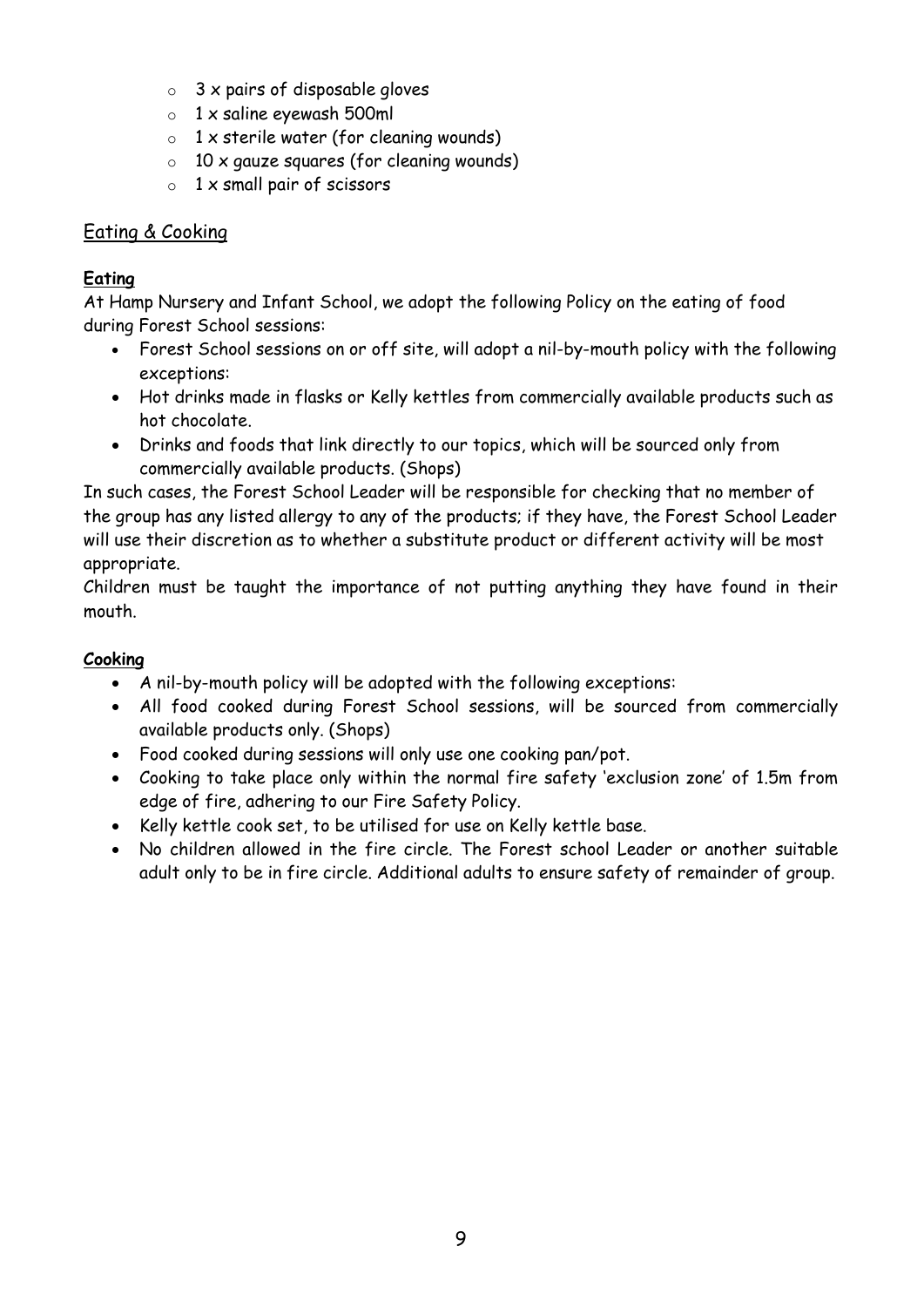# Emergency Procedures

(Please see the Hamp Nursery and Infant School's Health and Safety of Pupils on Educational Visits Policy)

All adults and children to be taught what to do in case of emergency. A whistle will be blown as a signal to stop; children will gather with their keyworkers and wait for instructions. The Forest School Leader will assess the situation, the nature and extent of the injury/accident. They will ensure that the rest of the group are safe from danger and adequately supervised. They will attend to the casualty, giving first aid if necessary. After the event an incident report will be completed.

If anyone sustains an injury or illness, which cannot be treated by first aid on site and requires medical assistance the following will occur:

- In serious cases, 999 will be dialled from the school office, or, if off-site from mobile phone located in Safety Bag. The school will be responsible for notifying the parent/s and informing EEC if necessary, in line with Health and Safety of Pupils on Educational Visits Policy.
- The welfare of the rest of the group to be maintained. They will be supervised away from the incident and if in danger, will be moved to safety.
- At an appropriate point, all Forest School participants not involved with the emergency will return to school when it is safe and practical to do so.
- One member of staff will meet the ambulance at the site entrance and direct the crew to the incident site.
- If the injured child is taken to hospital, a member of staff will go with them and the child's parent will be updated about the situation by SLT at school.
- In minor cases, the Forest School Leader will arrange to contact the parent of the injured child so they can be collected and taken to the hospital, doctor or home.

# Lost Child

A missing child may constitute a Serious Emergency.

A Serious Emergency is defined as:

A fatality, life-threatening injury or illness to an individual, injury to a large number of pupils or adults, any injury or illness which may leave the Casualty disabled or disfigured, any missing persons.

At Hamp Nursery and Infant School, our priority is to keep all children safe. This policy must be applied, whether the group are on or off site.

If a child is found to be missing from the group, the situation will be taken very seriously from the outset. A summary of the procedures to be followed, is outlined below. These ensure that a systematic approach to find the child is taken, and consideration is given to the levels of risk to the child.

 The Forest School Leader will be informed immediately, and will inform the headteacher via contact with the school office by verbal message (on-site) or mobile phone (off-site) in the first instance. Contact will be maintained with SLT for the duration of the incident.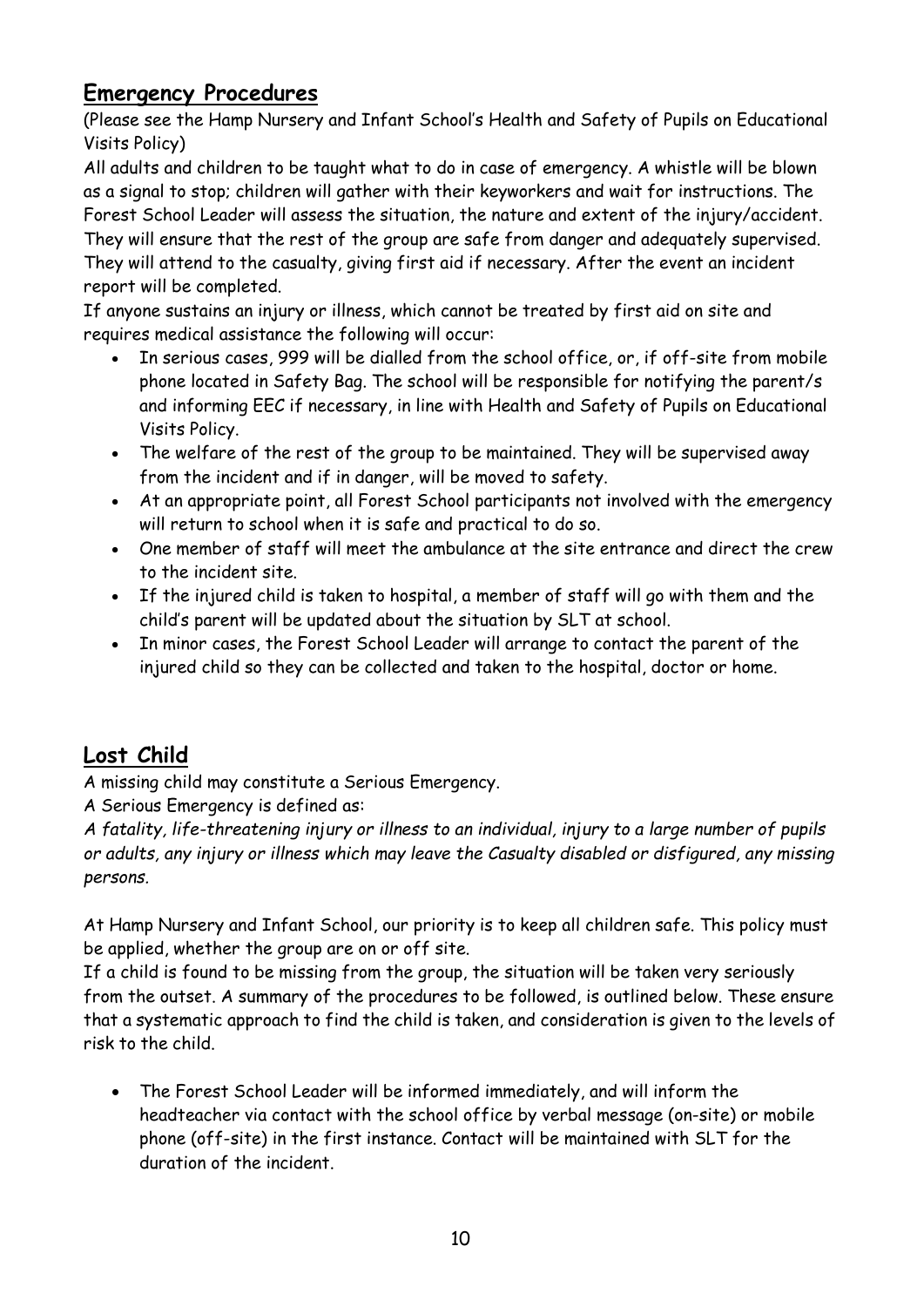- Activity for the rest of the group shall be suspended in order that up to two members of staff may be released to conduct an initial search, which shall last no more than five minutes.
- The remaining children will be brought together, a head count taken with the register checked to make sure that no other child has also gone astray.
- The remaining children will be given a low risk activity to complete, within the area by the remaining adults, being mindful not to increase anxiety of the group.
- The Forest School Leader, in discussion with adults in the group will attempt to establish who last saw the missing pupil, when and where.
- If, after the five-minute search, the child has not been located, the Forest School Leader will inform the school office of the location at which the child was last seen.
- At an appropriate point all adults and children not involved with the emergency will return to school when it is safe and practical to do so.
- The SLT will be updated continually so that they can contact the child's parents and inform them of the situation. The parent/carer will be invited to make their way to the school or the outdoor venue as agreed with the SLT.
- Staff should corroborate details of the incident, including last known position of the missing child and any timing. These will be recorded in accordance with the school's procedures
- When the child is found, sensitive attempts to find out how the child became lost should be made.
- Parents/carers, SLT and Emergency Services will be informed that the child has been found and is safe and well as appropriate.
- After the incident the Forest School Leader will discuss with the parents/carers the events that led to the disappearance of the child.
- Parents/carers of the class or group should be invited to a debriefing to explain the circumstances surrounding the incident, or a letter sent home giving details of the events if appropriate.
- A log of the incident will be recorded on the Emergency Procedures School Visits form.
- Staff and parents should be asked to refer any enquires they have or any enquiries from the media, or other sources, to the Head of the school.
- Liability should not be discussed until after any investigation by the appropriate authorities is complete.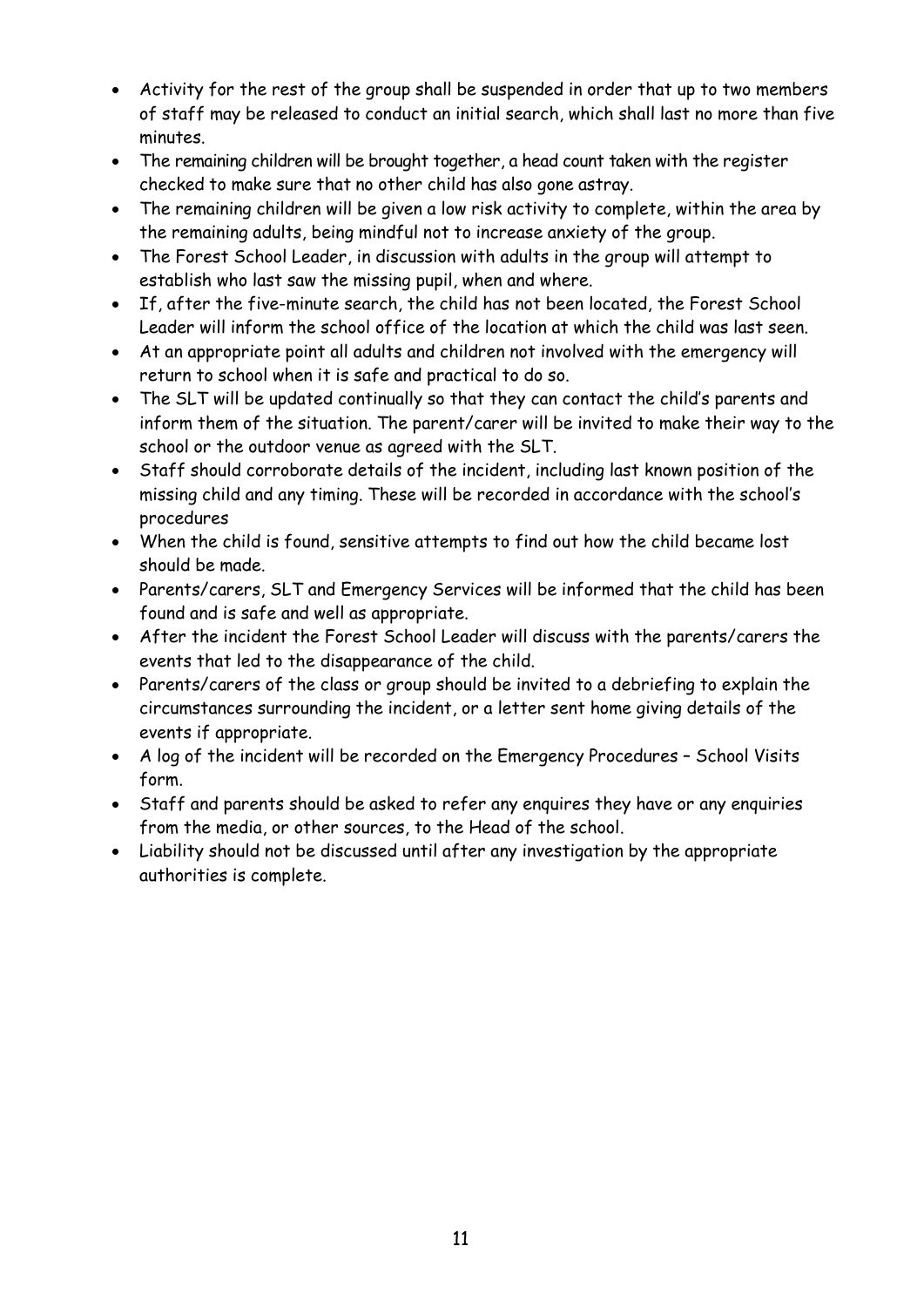# Risk Assessment

Hamp Nursery and Infant School aims to develop children's self-esteem, independence and motivation to learn in a safe environment.

In order that these aims can be met, the Forset School Leader will:

- Consistently apply the same approach to risk assessment for on-site and off-site activities:
- Look for and identify hazards.
- Decide who may be harmed and how.
- Evaluate the risks and decide whether existing procedures are adequate or whether more should be done. Forest School activities may only proceed if the remaining risk is deemed to be low.
- Record findings, including daily amendments to standing risk assessments based on site visits or observations
- Review assessments on a regular basis.
- Carry out full risk assessments on all areas where Forest School activities will take place. The Forest School Leader will make pre-site visits as close to the start of the activity as is reasonably practical.
- Note risks related to a specific activity on the appropriate lesson plan.
- Inform staff and children of potential hazards and methods of working in order to minimize their risk further.
- Involve staff and children in risk assessment, as appropriate, as part of learning.
- Ensure legal guidelines regarding off-site activities, such as adequate insurance and parental permission are met.
- Ensure that all staff and children are aware of the emergency procedures for all sites.
- Be responsible for teaching children adequate skills in order to keep themselves safe.
- Ensure a nil-by-mouth policy is adopted for any items not bought in a shop specifically for sessions.

# Transport

When it is necessary to take the children off-site, the following procedures will be followed:

- The group will be given a safety briefing before leaving the school site and before leaving the destination.
- The following recommended minimum adult to child ratios apply ACCORDING TO THE LEVEL OF STUDENT NEED AND TYPE OF ACTIVITY.

Nusery: 1:2. Reception: 1-6 + 1 extra adult. KS1: 1:6.

#### Walking on pavements

- All children and adults to wear high visibility jackets.
- Sessions to be planned to avoid busy periods of road use to minimise risk.
- The Forest School Leader will ensure adults are positioned appropriately along the line. Members of staff only to be at front and rear of line, volunteers to be placed in the middle.
- The adult leading the line will apply all safety procedures, know the agreed route and be familiar with the site. The lead adult will be familiar with the class or group of children.
- Children will walk on lefthand side of pavement in pairs.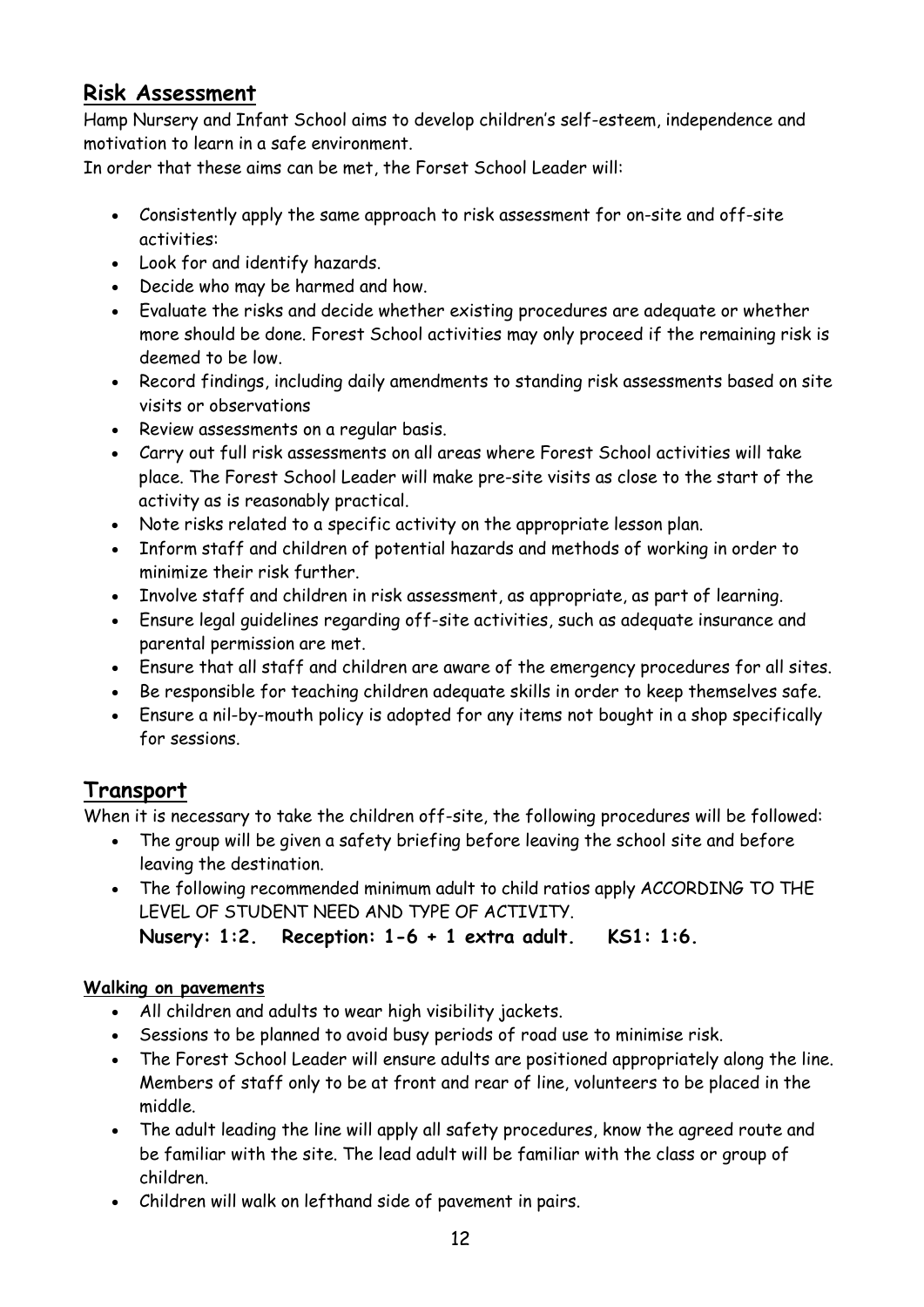- The adult at the front of the line will ensure other pedestrians are safe, stopping the line if necessary to allow others to pass safely.
- The group will stay together so that all members of staff can see the adult at the front of the line.
- If the Leader senses the group is getting too spread out, (s)he will stop the group. The Leader will then give instructions on how the group should close the gaps in the line. When the Leader is satisfied that the group is back together again, (s)he will give the instruction to move on.

#### Crossing the road from pavement to pavement

- On approaching the place to cross the road, the adult at the front of the line will stop the children and ensure they are all paying attention and are ready to cross.
- A second and third adult will move to the middle of each carriage way in order to stop any traffic and signal for the children to cross. Children will move in lines across road with an adult at each end of the line.
- Using a pelican crossing.
- The pelican crossing can be considered to be a 'safe place to cross', however, the interval in which the pedestrian is presented with a 'green light' is too short to cross an entire class. This presents its own safety issue and the means to negotiate this hazard safely needs to be determined by the Forest School Leader. This should be included on the risk assessment and shared with all adults prior to departure.
- Other hazards should have been identified previous to visit and supervisors and children briefed on appropriate means to reduce risks to an acceptable level.

#### Minibus

At Hamp Nursery and Infants School a mini-bus would not usually be required for transporting children and adults to Forest School Sessions. However, if a mini-bus is required, the following procedures and policies are to be adhered to.

- All drivers must be appropriately qualified to drive the bus. The driver must check that all insurance documents are up to date and relevant.
- Driver to collect keys from school office.
- Minibus to be kept in the car park, driver to check outside, lights, mirrors, fuel and water level, tyres etc.
- All doors must be unlocked when in transit.
- Driver to ensure that the bus is fuelled before start of journey / session.
- Equipment: The Forest School Safety Bag needs to be next to driver throughout the journey, all other equipment needs to be placed under seats at the back of the bus.
- Tissues and water should be on the bus at all times.
- All exits to be kept clear and bags stored under seats.
- On all trips, the consent / medical forms for all children should be taken. A register must be taken and kept next to the driver.
- All children must be encouraged to enter and exit the bus independently where possible.
- The driver must check all adults and children are wearing a seat belt.
- Booster seats must be used where necessary, to ensure the correct positioning of the seat belt on individual children.
- All adults and children must remain seated and face forward at all times while in transit.
- A member of staff must sit next to sliding doors.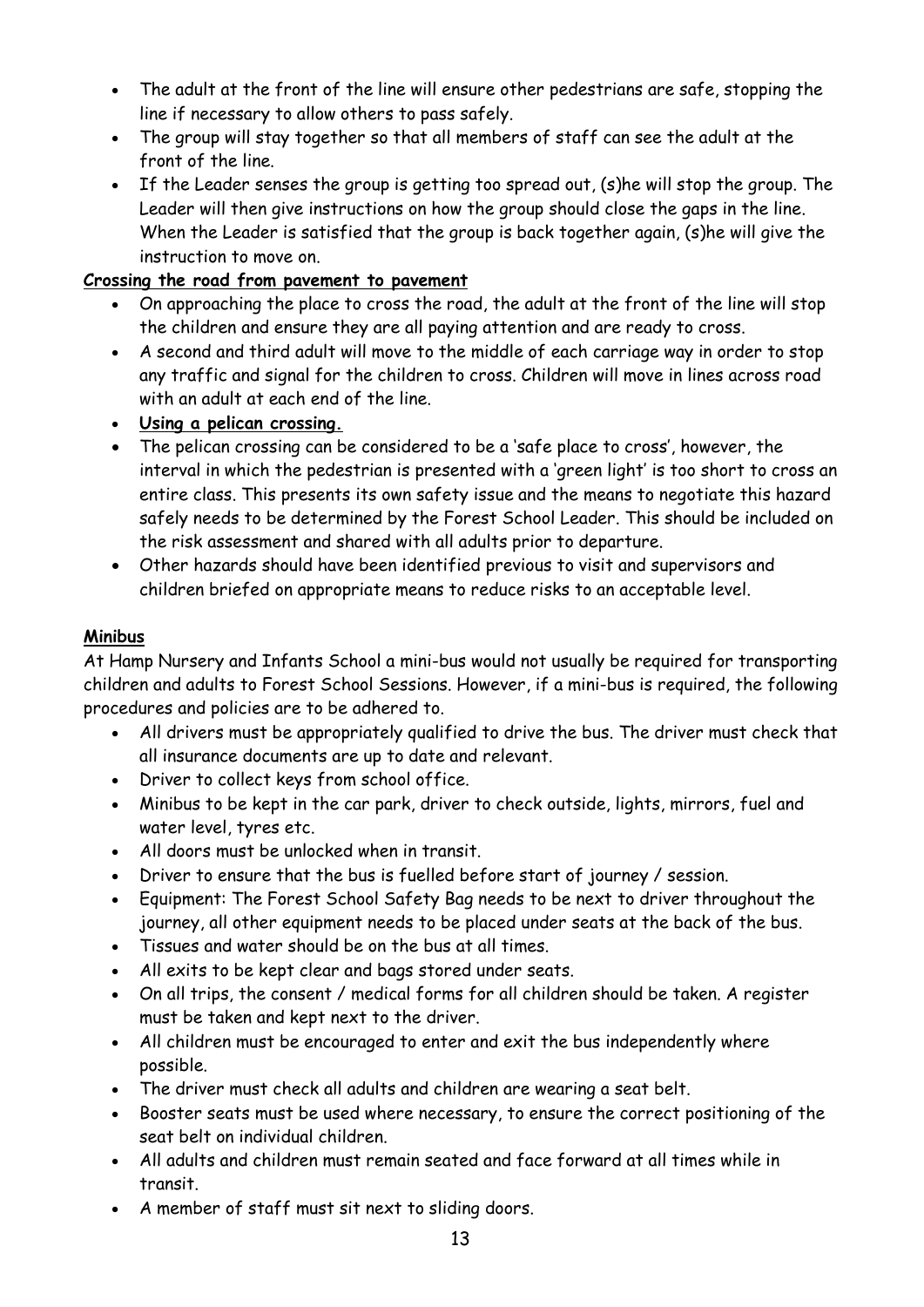- The driver must stop if they think that a passenger has taken off their seat belt.
- The driver must instruct passengers when to remove their seat belts.
- The minibus must be tidied at the end of each session
- All concerns regarding the bus must be reported directly to the Education Visits Coordinator (EVC).
- The bus must be locked when unattended.
- Bus to be returned to the car park and keys returned to the school office.

#### Behaviour

Hamp Nursery and Infant School aims to help children to:

- Build their self-esteem, independence, excitement and motivation to learn.
- Begin to learn how to help to maintain a safe learning environment.
- Show awareness and respect for others and for the environment.
- Work collaboratively.
- Uphold clear expectations of behaviour management.
- Develop awareness of acceptable behaviour and responsible behaviour in an outdoor environment
- Develop pride in their achievements.

The standards of behaviour we expect of the children at Forest School are the same expectations we have in the classrooms and wider school environment. At all times we follow the guidelines set out in the School Behaviour Policy.

#### The Role of the Forest School Leader

The Forest School Leader will:

- Create a positive environment that encourages and reinforces caring, nurturing and acceptable behaviour towards one another, the environment and the equipment.
- Promote effective relationships in which all are accepted, valued and treated equally.
- Be mindful of the need to maintain safety at all times.
- Establish clearly defined standards of behaviour.
- Provide a positive role model for all children and adults.
- Place the needs of the children, including needs linked to their preferred learning styles, social and behavioural needs at the centre of the Forest School curriculum to maximize individual success and raise self-esteem.
- Give verbal praise to children demonstrating good work, good behavior, cooperation and good group work.

#### The Role of the Children

The children, to the best of their abilities will:

- Listen carefully and respond to instructions and requests, especially those concerning safety.
- Develop and maintain an acceptable attitude towards one another, the environment and all equipment.

#### **Sanctions**

Where sanctions are given, the Forest School Leader will ensure the following steps are adhered to:

A member of staff will try to re-engage the child in the first instance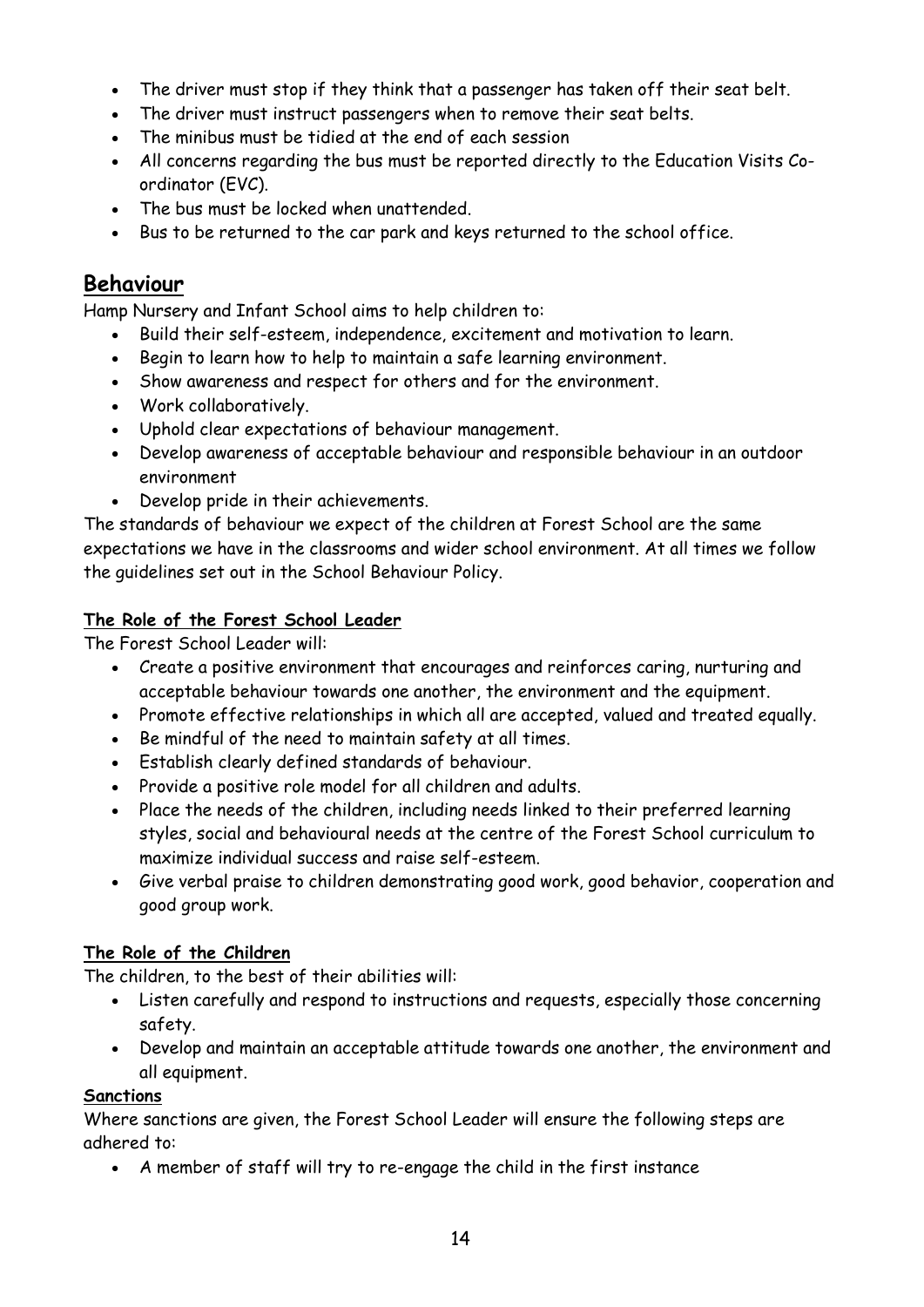A verbal warning will be given by a member of staff by taking the child to one side and reminding them of the importance of acceptable behaviour.

However, if the child's actions are placing the group and/or an individual at risk, the child will be dealt with in the following manner:

- The child will be escorted back into school to be spoken to by a senior member of staff.
- If the behaviour continues on return to Forest School, the child will be taken back into school to stay with a member of SLT.
- If the session is off-site, the school will be telephoned to inform SLT. The whole group will return to school, the child will be taken to appropriate member of staff. (SLT).
- Where the behaviour is deemed to have been very unsafe, the child will be excluded from the next Forest School session.
- In all of the above cases, the Forest School Leader will complete an incident report.

# Fire Safety

At Hamp Nursery and Infant School, we may use a Kelly kettle during Forest School sessions. In the event of us using the Kelly Kettle in a Forest School session, we aim to ensure that all children and adults participating will do so safely and with minimum risk.

#### Location

- An agreed area will be identified for the use of the Kelly kettle, away from buildings, fencing and trees/ hedges.
- Kelly kettles can only be used on a flat surface.

#### Positioning of Children and Adult

- The area must be surrounded by an exclusion circle of at least 1.5 metres from the edge of the Kelly kettle.
- When the Kelly kettle is in use, children cannot access the area.
- Once seated around the outside of the circle, the children must remain seated until directed by an adult to move.
- Children are not permitted to throw anything onto the Kelly Kettle.
- Children will be given advice on the appropriate way for dealing with smoke: they are advised to turn their head to one side, placing their hand across the face and to close their eyes. If there is a clear wind direction, avoid seating the children in the line of smoke. If wind direction is variable, the leader should rearrange the seating.

#### Safety and Responsibility

- Only adults are to light the fire in the fire pan.
- The Kelly kettle must be placed on a flat surface.
- Fires must be lit using cotton wool, dry twigs and a strike stick.
- No flammable liquids are to be used to light or accelerate fires.
- No plastics to be burnt.
- Children must be seated at least 1.5 metres away from the edge of the Kelly kettle.
- Kelly kettles must not be heated with the cork in place.
- Water must not be boiled for hot drinks tepid water temperature only.
- Fuel should burn itself out but if not, it must be extinguished with water.
- Children must not lift or pour from the kettle.
- Children and adults must have long hair tied back and secure any loose clothing.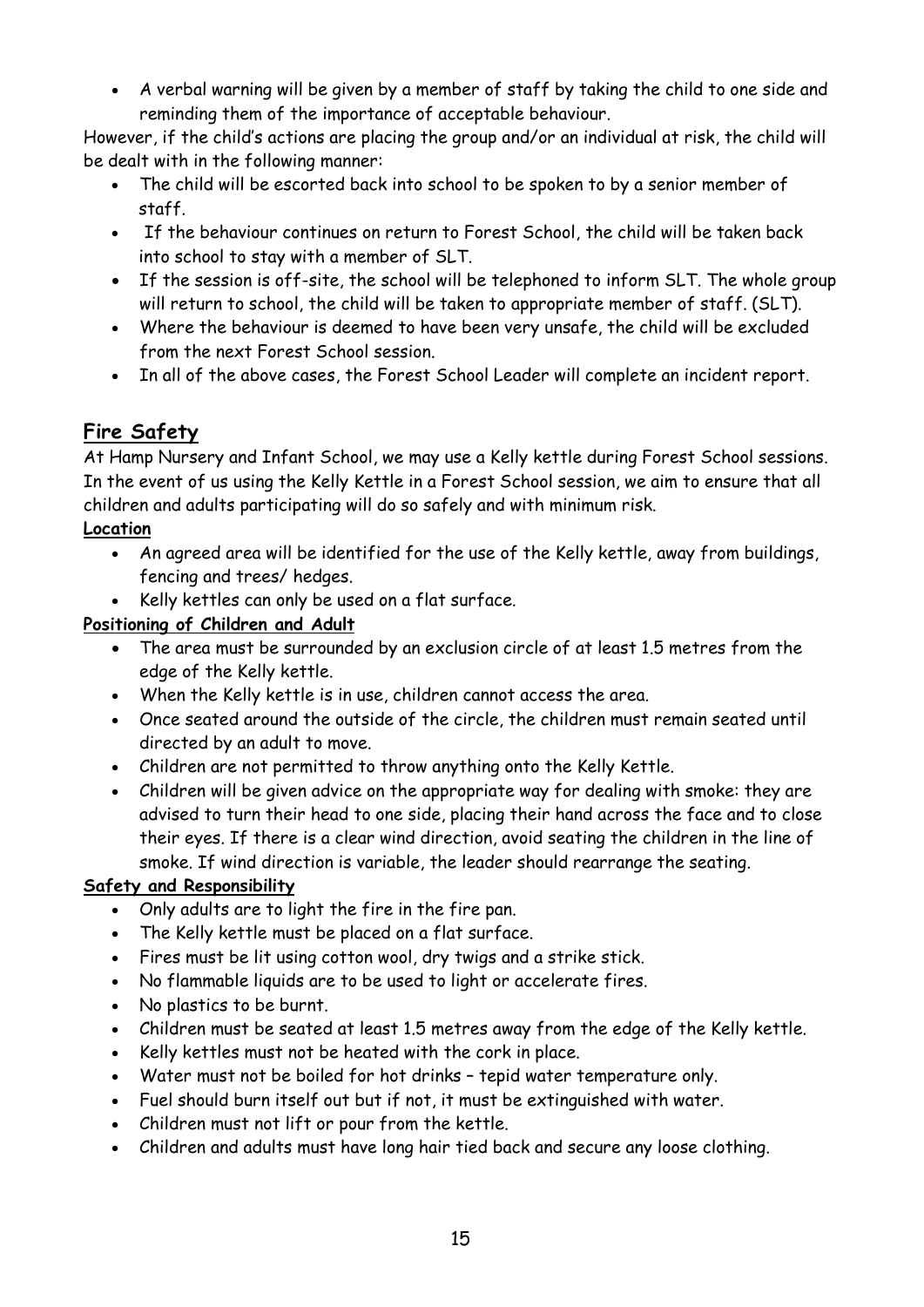#### Extinguishing

- All fires must be extinguished at the end of a session.
- Water should always be placed at edge of fire circle in bottles.
- Whenever possible, all fuels should be burnt off to ash.
- At the end of the session, the fire must be doused down with water and stirred until all smoke and steam has ceased by adult.

# Hand Tool Safety

Children may be using a number of tools during our Forest School sessions. Whatever the activities, the safety of all children and adults at Hamp Nursery and Infant School is of paramount importance. All Forest School sessions must have a qualified First Aider in attendance. A First Aid kit should be brought to the session in the Safety Bag. Discuss safety points and expected behaviour before all activities.

- An adult should carry any tools to the Forest School site.
- Tools should be locked away safely in the outside store on the Reception playground when not being used for Forest School.
- Proper use of tools must be demonstrated when first used, and subsequently practised and reinforced regularly by staff.
- Everyone should know where to put the tools when finished with after a session.
- Gloves, helmets and safety goggles to be used when appropriate.
- The Forest School Leader is responsible for the suitability of the tools for the activity chosen, if adults have any concerns about tool maintenance during a session, remove tool and report fault to the Forest School Leader.
- Adults should support learning, not interfere with it. The adults may use tools that the learner is not competent to use yet to enable to learner to carry out their task, whilst encouraging children to become more independent and competent.
- Forest School Leader or designated adult must count tools back in to ensure they are all safely returned.
- Adults to check tools for damage, clean, sharpen and store correctly after use.
- The primary duty of all staff is to supervise the children to ensure their safety when using tools.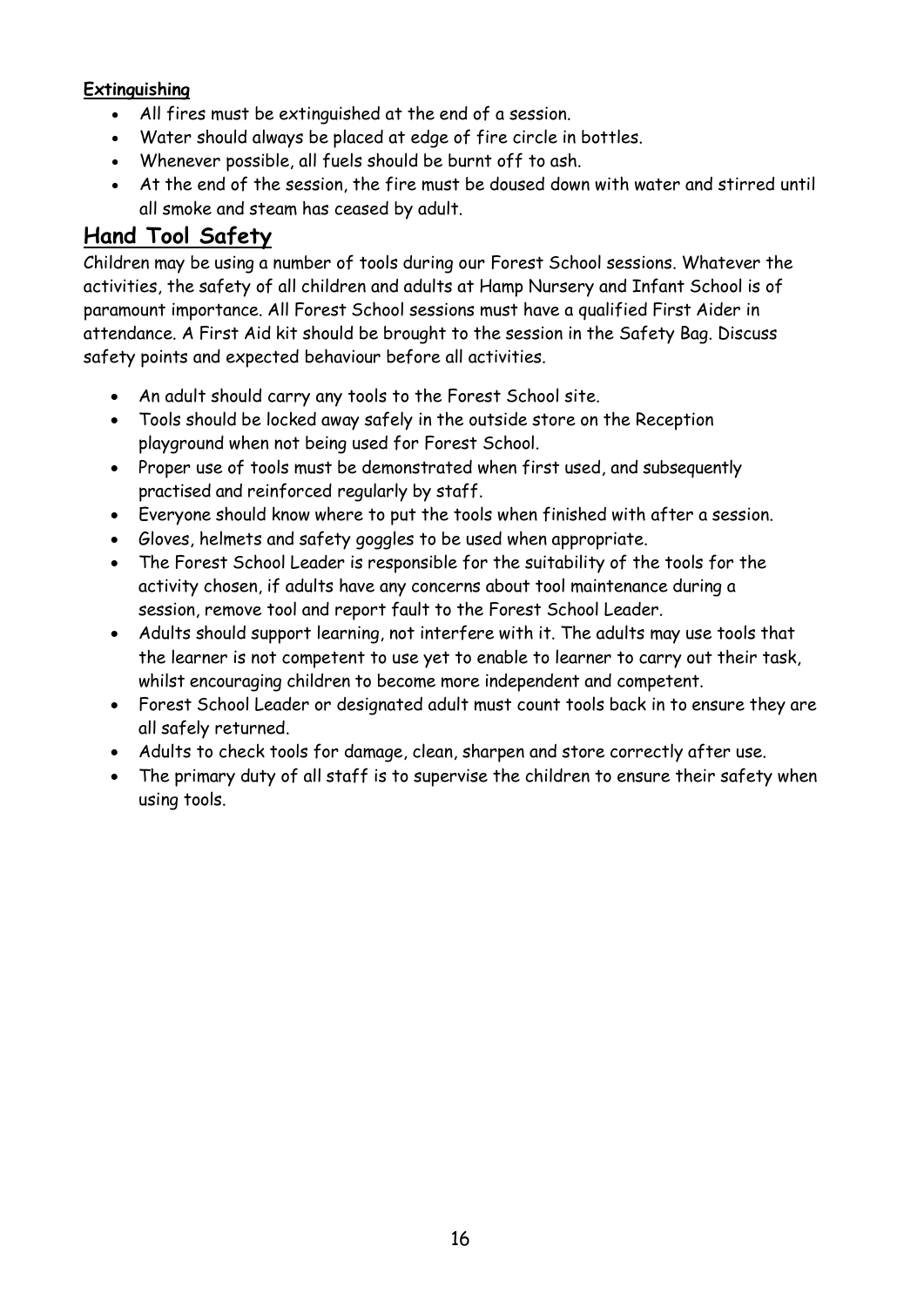# Safeguarding and Child Protection

The Child protection contact at Hamp Nursery and Infant School is the Headteacher: Mrs M. Weatherburn, in her absense the Deputy Headteacher: Mrs S. Seago will be deemed to be the main contact. All staff at Hamp Nursery and Infant School have attended Basic Awareness Child Protection Training and PREVENT training. Safeguarding folders are located in each classroom. Please refer to Hamp Nursery and Infant School's Child Protection Policy. Adequate steps must be taken to ensure the safeguarding of the class or group during Forest School sessions. All normal school practices should be followed, but specific procedures may be necessary to account for the protection and safeguarding of individuals in an outdoor learning environment.

- Adult to pupil ratios need to satisfy minimum safety requirements and should form part of the Risk Assessment for each visit.
- As per normal school procedures, all staff and volunteer supervisors need to be vetted by the Disclosure and Baring Service.
- Regular volunteers should demonstrate an understanding of confidentiality.
- Health and Safety precautions should set appropriate physical boundaries for each session. (E.g. boundary flags set with pupils)
- Staff members should be made aware of any special needs of individuals in the group.
- Personal information relating to individuals must be handled sensitively and steps need to be taken to ensure data protection policy requirements are met in relation to how this information is shared and stored, particularly where volunteer supervisors are used.
- Disclosures If a child makes a disclosure during a Forest school session, normal school practices and procedures must be followed. Explain to child that, confidentiality cannot be maintained, and the information given must be passed to the designated Child Protection contact. The child's words must be written down, as exactly as possible, avoiding asking leading questions. At the first opportunity, pass the information to the designated contact.

# Equal Opportunities

Hamp Nursery and Infant School uphold an ethos of inclusive teaching and learning. Therefore:

- All lesson plans to show how children will learn using different learning styles and schemas
- Lesson plans to show differentiation within the keyworker groups.
- Any child who is supported 1:1 in the classroom will continue with this support at Forest School.
- Any incidences of bullying or behavioural difficulties must be dealt with, in accordance with the school's Behaviour Policy.
- STC will be used to support children's understanding as appropriate.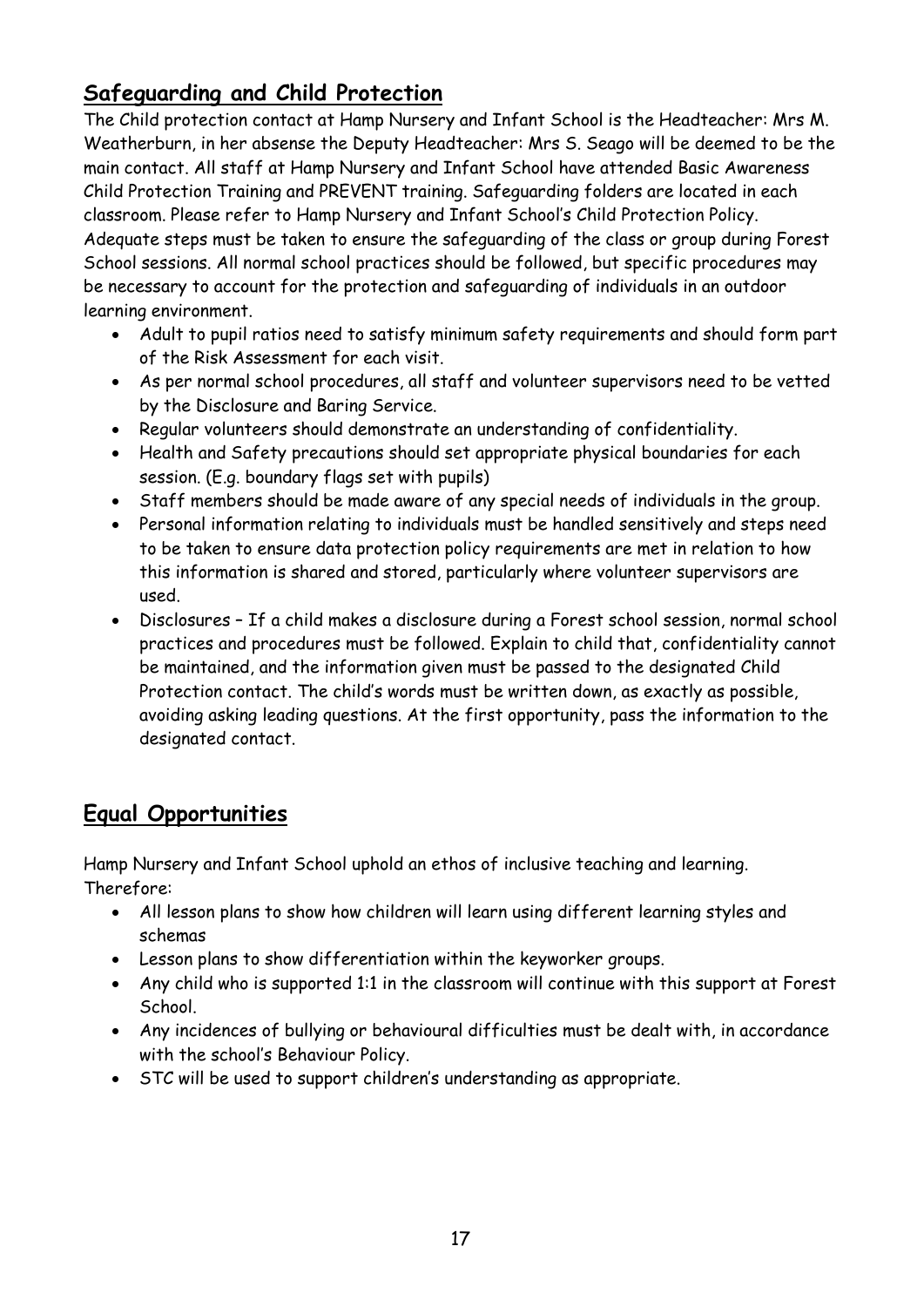# Environmental Maintenance

Please note, any resources used within Forest School sessions should be obtained from sustainable sources. Remember any sticks, logs or twigs that are collected belong to someone! You must ask permission to use or remove them from site. We are proud of our outdoor areas at Hamp Nursery and Infant School and therefore we need to conserve and preserve them for future use. Do not over use any one area, rotate sessions and activities around the grounds, including using the playground. If any areas begin to show damage, please report this to the Forest School Leader, who then can liaise with SLT to assess how to repair the area. For example by reseeding grass or planting trees.

This handbook has been produced by Hamp Nursery and Infants School and will be reviewed periodically as required.